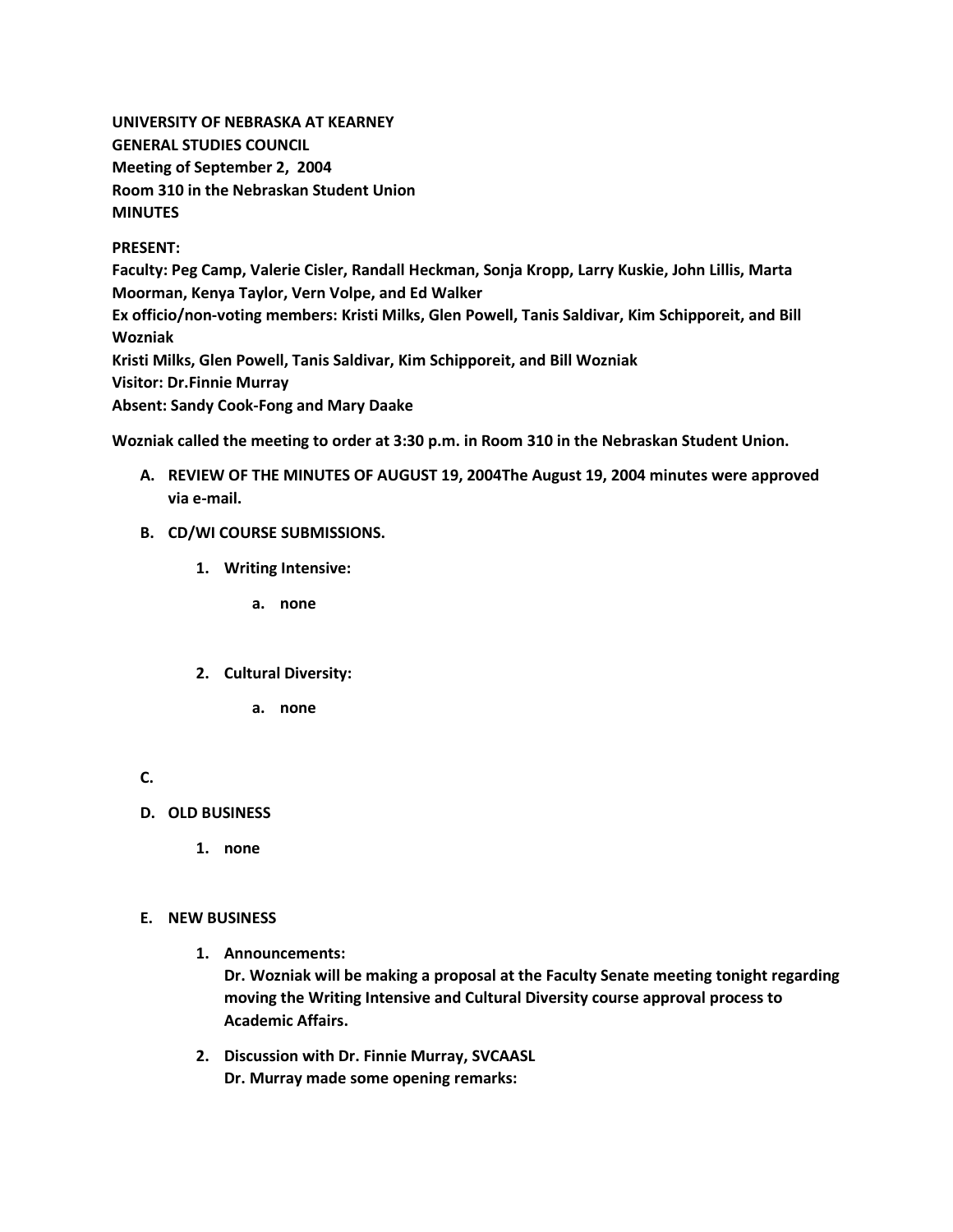- **Dr. Murray asked the Council to understand that he will probably inadvertently use the terms General Studies, General Education, Liberal Studies, and Liberal Education interchangeably.**
- **General Education is the basis for an education rather than training.**
- **General Education is fundamental to a University being successful.**
- **General Education is indispensable and is our responsibility to prepare graduates for a rapidly changing world.**
- **With Liberal Education course requirements, many times parents and students are fearful they are receiving a compromised education. Not everyone understands Liberal Education and we need to communicate so everyone understands.**
- **We must communicate to students the value of a liberal studies education-to develop the capacity for critical thinking; to provide students with the ability for self-regulated judgment-to analyze and interpret information; to provide students with an education that serves as the basis for a lifetime of learning. Students must have an understanding of cultures and values other than their own and become involved in common service.**
- **Everyone needs to agree on what Liberal Education really means.**
- **Several Nebraska institutions are participating in the American Democracy Project (sponsored by AASCU and the New York Times) and we need to decide if we would be interested in participating. Dr. Murray supports the initiative.**
- **The General Studies Council needs to be willing to assess the effectiveness of our General Studies.**
- **The curriculum is the faculty's property. It is the responsibility of the faculty to look at the curriculum to make sure it is working well. It is imperative of the faculty to have ownership and it is vitally important to the success of this institution.**
- **Dr. Murray urges all faculty members to put students first in deliberations. What faculty members need is secondary. Just how well is our General Studies Program working for our students? Dr. Murray urged the Council to hold open dialogues with the campus; we need to have concise, understandable recommendations. Also, we need to assume we and our colleagues have capacity for a collegial discussion. The discussion should first focus on what we would like our students to have as a result of their General Studies Program (i.e., student outcomes.) The discussion of specific courses should come much later.**
- **Dr. Murray offered an example of how the review of Liberal Studies was taken up at another institution-by first agreeing ahead of time how discussion of**